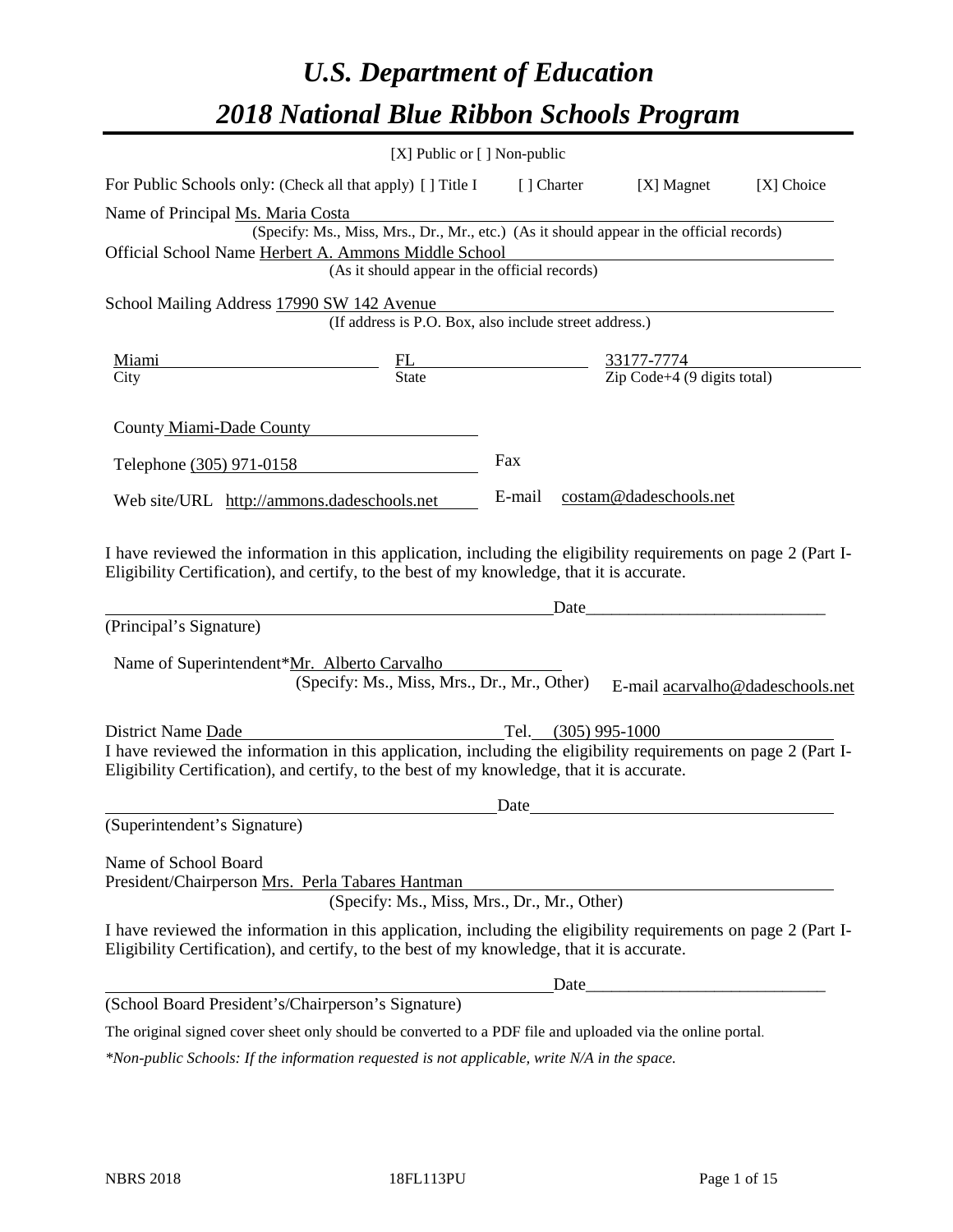The signatures on the first page of this application (cover page) certify that each of the statements below, concerning the school's eligibility and compliance with U.S. Department of Education and National Blue Ribbon Schools requirements, are true and correct.

- 1. The school configuration includes one or more of grades K-12. (Schools on the same campus with one principal, even a K-12 school, must apply as an entire school.)
- 2. All nominated public schools must meet the state's performance targets in reading (or English language arts) and mathematics and other academic indicators (i.e., attendance rate and graduation rate), for the all students group and all subgroups, including having participation rates of at least 95 percent using the most recent accountability results available for nomination.
- 3. To meet final eligibility, all nominated public schools must be certified by states prior to September 2018 in order to meet all eligibility requirements. Any status appeals must be resolved at least two weeks before the awards ceremony for the school to receive the award.
- 4. If the school includes grades 7 or higher, the school must have foreign language as a part of its curriculum.
- 5. The school has been in existence for five full years, that is, from at least September 2012 and each tested grade must have been part of the school for the past three years.
- 6. The nominated school has not received the National Blue Ribbon Schools award in the past five years: 2013, 2014, 2015, 2016, or 2017.
- 7. The nominated school has no history of testing irregularities, nor have charges of irregularities been brought against the school at the time of nomination. The U.S. Department of Education reserves the right to disqualify a school's application and/or rescind a school's award if irregularities are later discovered and proven by the state.
- 8. The nominated school has not been identified by the state as "persistently dangerous" within the last two years.
- 9. The nominated school or district is not refusing Office of Civil Rights (OCR) access to information necessary to investigate a civil rights complaint or to conduct a district-wide compliance review.
- 10. The OCR has not issued a violation letter of findings to the school district concluding that the nominated school or the district as a whole has violated one or more of the civil rights statutes. A violation letter of findings will not be considered outstanding if OCR has accepted a corrective action plan from the district to remedy the violation.
- 11. The U.S. Department of Justice does not have a pending suit alleging that the nominated school or the school district as a whole has violated one or more of the civil rights statutes or the Constitution's equal protection clause.
- 12. There are no findings of violations of the Individuals with Disabilities Education Act in a U.S. Department of Education monitoring report that apply to the school or school district in question; or if there are such findings, the state or district has corrected, or agreed to correct, the findings.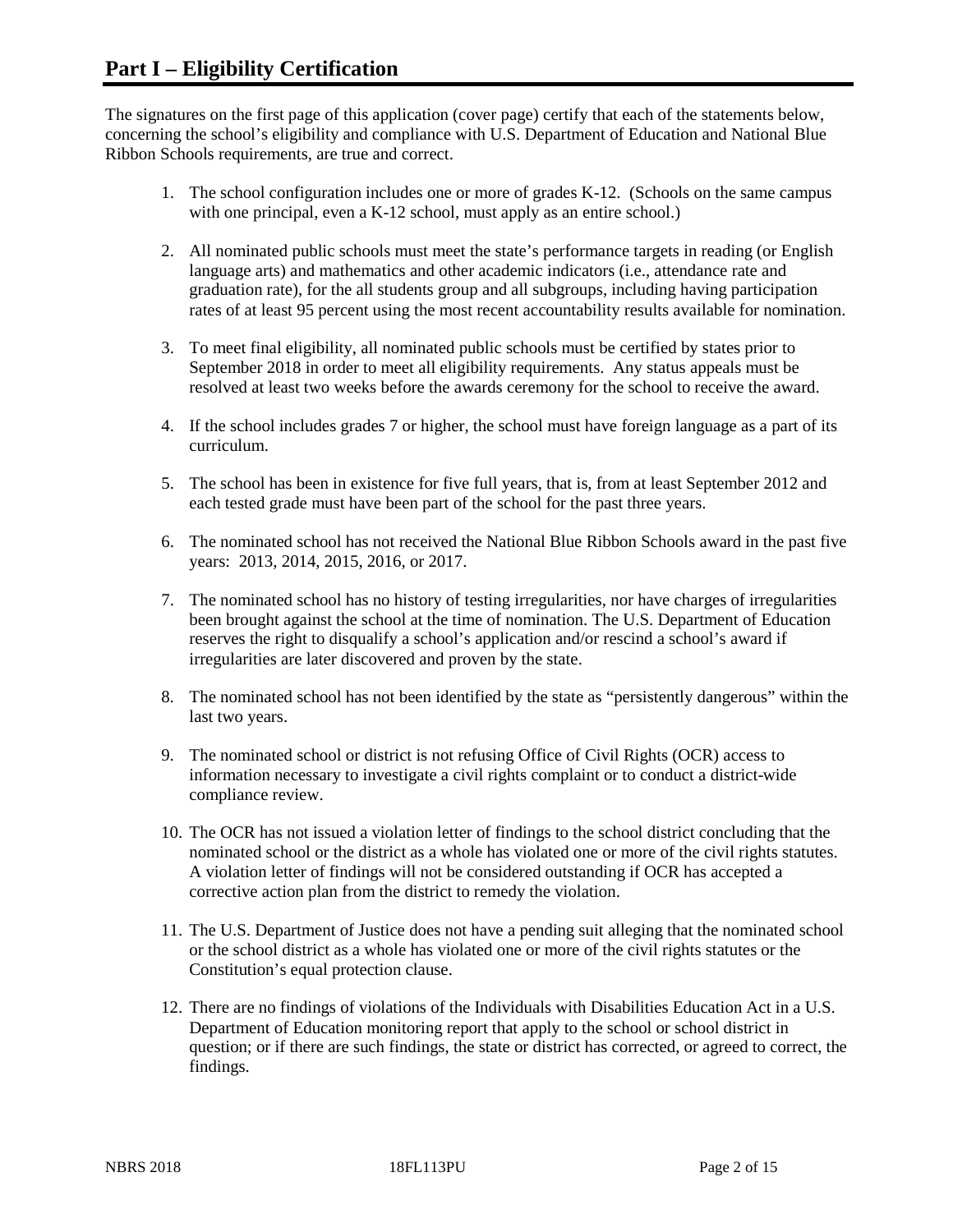#### **Data should be provided for the most recent school year (2017-2018) unless otherwise stated.**

#### **DISTRICT**

1. Number of schools in the district  $\frac{220}{220}$  Elementary schools (includes K-8) (per district designation): 50 Middle/Junior high schools 63 High schools 0 K-12 schools

333 TOTAL

**SCHOOL** (To be completed by all schools)

2. Category that best describes the area where the school is located:

[] Urban or large central city [X] Suburban [] Rural or small city/town

3. Number of students as of October 1, 2017 enrolled at each grade level or its equivalent in applying school:

| Grade                           | # of         | # of Females | <b>Grade Total</b> |
|---------------------------------|--------------|--------------|--------------------|
|                                 | <b>Males</b> |              |                    |
| <b>PreK</b>                     | 0            | $\Omega$     | 0                  |
| K                               | 0            | 0            | 0                  |
| 1                               | 0            | 0            | 0                  |
| 2                               | 0            | 0            | 0                  |
| 3                               | 0            | 0            | 0                  |
| 4                               | 0            | 0            | 0                  |
| 5                               | 0            | 0            |                    |
| 6                               | 207          | 194          | 401                |
| 7                               | 151          | 126          | 277                |
| 8                               | 170          | 227          | 397                |
| 9                               | 0            | 0            | 0                  |
| 10                              | 0            | 0            | 0                  |
| 11                              | 0            | 0            | 0                  |
| 12 or higher                    | 0            | 0            | 0                  |
| <b>Total</b><br><b>Students</b> | 528          | 547          | 1075               |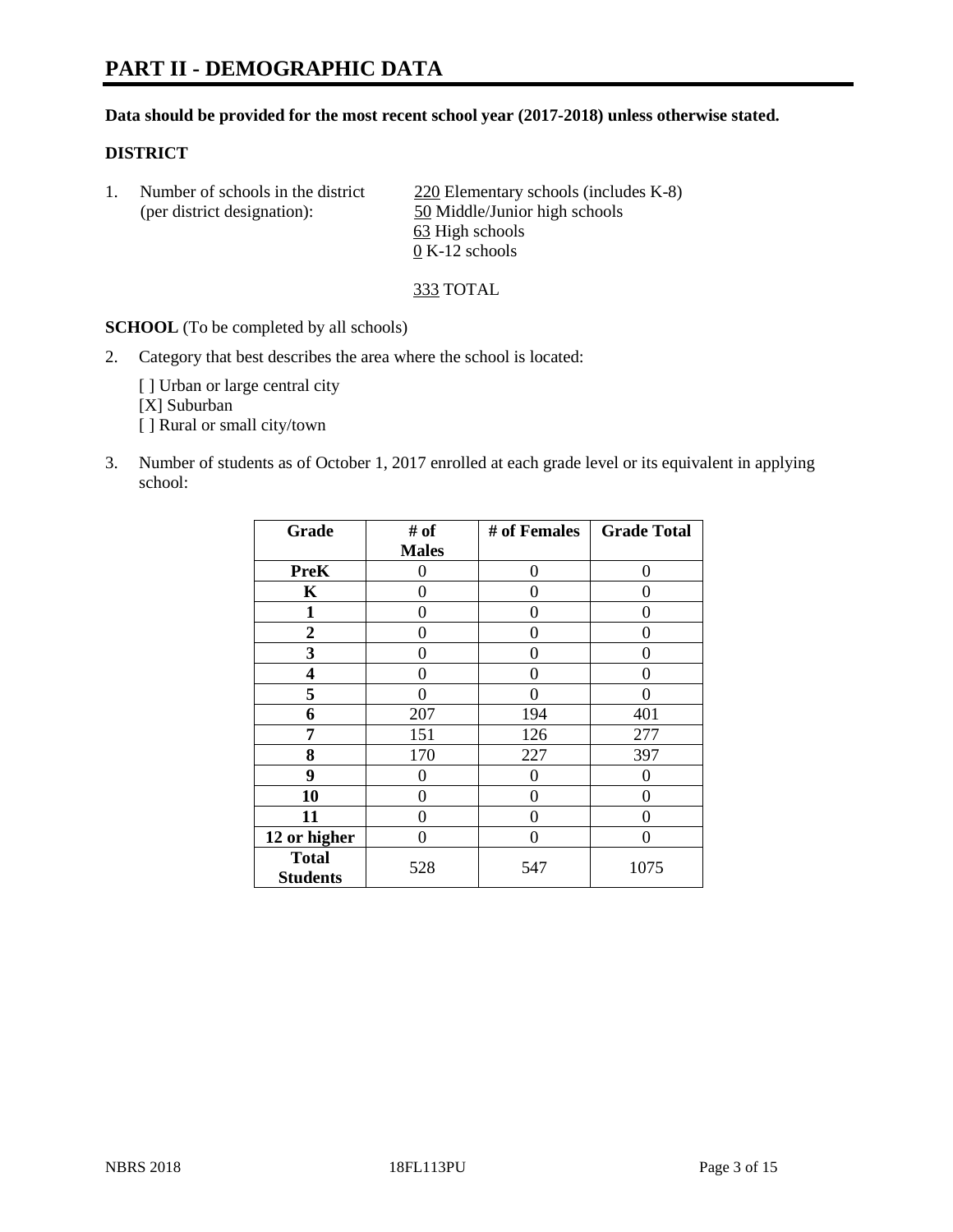the school: 3 % Asian

4. Racial/ethnic composition of  $\frac{3}{9}$ % American Indian or Alaska Native 9 % Black or African American 72 % Hispanic or Latino 0 % Native Hawaiian or Other Pacific Islander 12 % White 1 % Two or more races **100 % Total**

(Only these seven standard categories should be used to report the racial/ethnic composition of your school. The Final Guidance on Maintaining, Collecting, and Reporting Racial and Ethnic Data to the U.S. Department of Education published in the October 19, 2007 *Federal Register* provides definitions for each of the seven categories.)

5. Student turnover, or mobility rate, during the  $2016 - 2017$  school year: <01%

If the mobility rate is above 15%, please explain.

This rate should be calculated using the grid below. The answer to (6) is the mobility rate.

| <b>Steps For Determining Mobility Rate</b>         | Answer                      |
|----------------------------------------------------|-----------------------------|
| (1) Number of students who transferred to          |                             |
| the school after October 1, 2016 until the         | $\mathcal{D}_{\mathcal{L}}$ |
| end of the 2016-2017 school year                   |                             |
| (2) Number of students who transferred             |                             |
| <i>from</i> the school after October 1, 2016 until |                             |
| the end of the 2016-2017 school year               |                             |
| (3) Total of all transferred students [sum of      | 2                           |
| rows $(1)$ and $(2)$ ]                             |                             |
| (4) Total number of students in the school as      | 1054                        |
| of October 1, 2016                                 |                             |
| (5) Total transferred students in row (3)          | < 01                        |
| divided by total students in row (4)               |                             |
| $(6)$ Amount in row $(5)$ multiplied by 100        |                             |

6. English Language Learners (ELL) in the school:  $0\%$ 

1 Total number ELL

Specify each non-English language represented in the school (separate languages by commas): Spanish, Chinese, Somali, Indonesian, Hindi, Urdu, Arabic, Haitian Creole, Persian, Bengali, Russian, French, Italian, Portuguese,

7. Students eligible for free/reduced-priced meals: 48 % Total number students who qualify: 519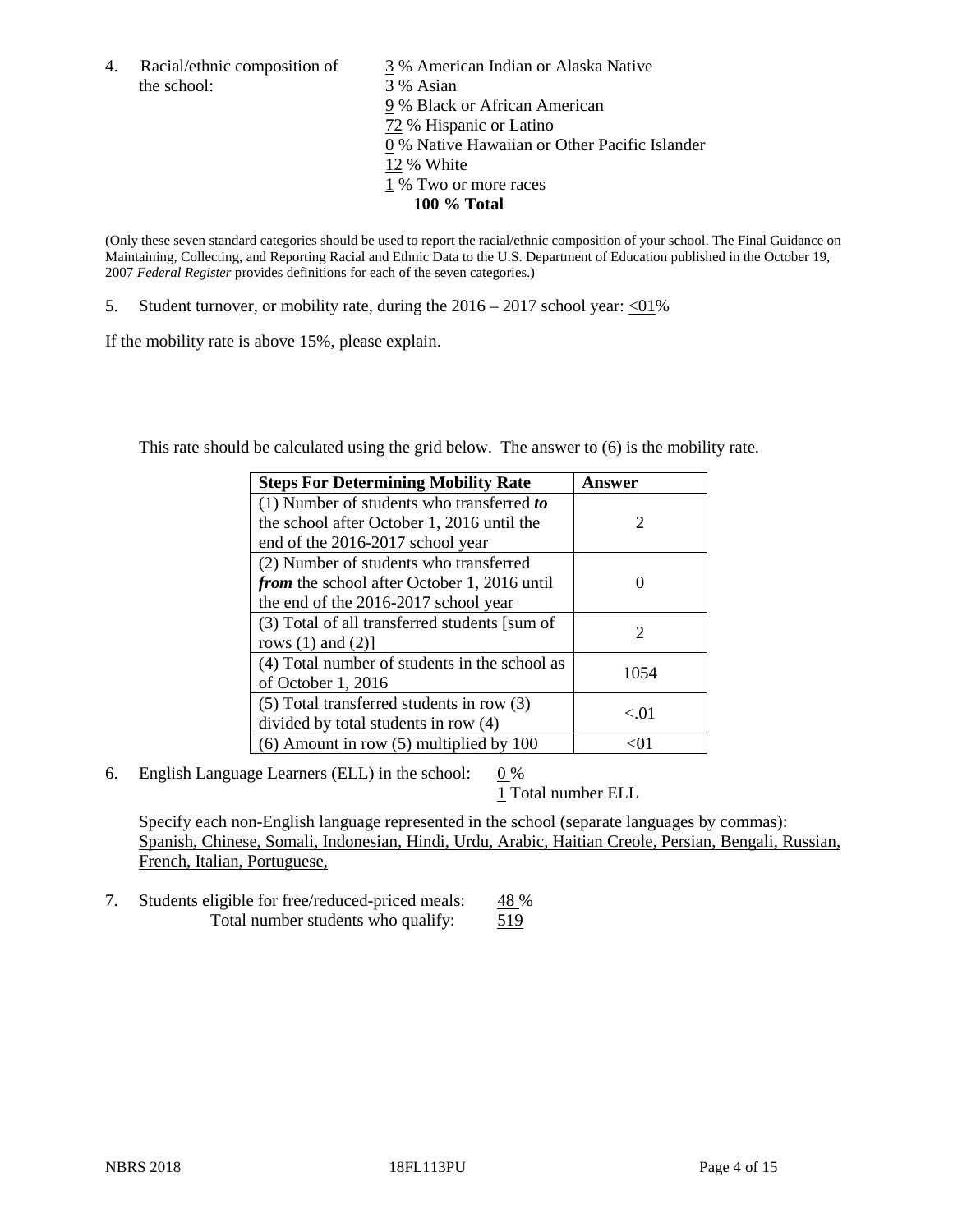29 Total number of students served

Indicate below the number of students with disabilities according to conditions designated in the Individuals with Disabilities Education Act. Do not add additional conditions. It is possible that students may be classified in more than one condition.

| 5 Autism                  | 0 Multiple Disabilities                 |
|---------------------------|-----------------------------------------|
| 0 Deafness                | 0 Orthopedic Impairment                 |
| 0 Deaf-Blindness          | 10 Other Health Impaired                |
| 0 Developmentally Delayed | 11 Specific Learning Disability         |
| 0 Emotional Disturbance   | 2 Speech or Language Impairment         |
| 0 Hearing Impairment      | 0 Traumatic Brain Injury                |
| 0 Intellectual Disability | 1 Visual Impairment Including Blindness |

- 9. Number of years the principal has been in her/his position at this school:  $9$
- 10. Use Full-Time Equivalents (FTEs), rounded to nearest whole numeral, to indicate the number of school staff in each of the categories below:

|                                                                                                                                                                                                                                | <b>Number of Staff</b> |
|--------------------------------------------------------------------------------------------------------------------------------------------------------------------------------------------------------------------------------|------------------------|
| Administrators                                                                                                                                                                                                                 | 3                      |
| Classroom teachers including those<br>teaching high school specialty<br>subjects, e.g., third grade teacher,<br>history teacher, algebra teacher.                                                                              | 54                     |
| Resource teachers/specialists/coaches<br>e.g., reading specialist, science coach,<br>special education teacher, technology<br>specialist, art teacher, etc.                                                                    |                        |
| Paraprofessionals under the<br>supervision of a professional<br>supporting single, group, or classroom<br>students.                                                                                                            | $\Omega$               |
| Student support personnel<br>e.g., guidance counselors, behavior<br>interventionists, mental/physical<br>health service providers,<br>psychologists, family engagement<br>liaisons, career/college attainment<br>coaches, etc. | 3                      |

11. Average student-classroom teacher ratio, that is, the number of students in the school divided by the FTE of classroom teachers, e.g.,  $22:1$  21:1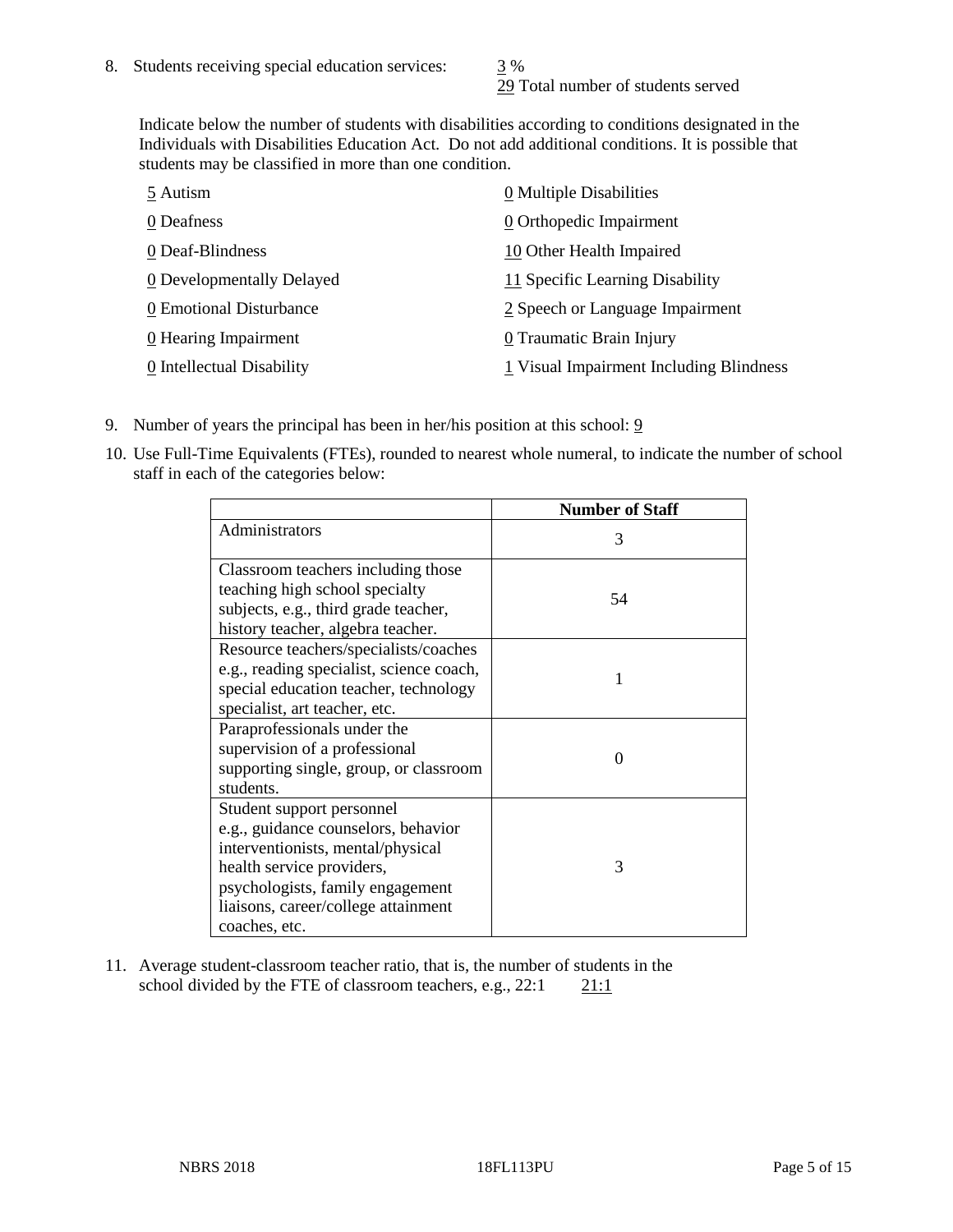12. Show daily student attendance rates. Only high schools need to supply yearly graduation rates.

| <b>Required Information</b> | 2016-2017 | $2015 - 2016$ | 2014-2015 | 2013-2014 | 2012-2013 |
|-----------------------------|-----------|---------------|-----------|-----------|-----------|
| Daily student attendance    | 97%       | 97%           | 97%       | 77%       | 97%       |
| High school graduation rate | 0%        | 0%            | 0%        | 9%        | 9%        |

#### 13. **For high schools only, that is, schools ending in grade 12 or higher.**

Show percentages to indicate the post-secondary status of students who graduated in Spring 2017.

| <b>Post-Secondary Status</b>                  |    |
|-----------------------------------------------|----|
| Graduating class size                         |    |
| Enrolled in a 4-year college or university    | 0% |
| Enrolled in a community college               | 0% |
| Enrolled in career/technical training program | 0% |
| Found employment                              | 0% |
| Joined the military or other public service   | 0% |
| Other                                         | ገ% |

14. Indicate whether your school has previously received a National Blue Ribbon Schools award. Yes X No

If yes, select the year in which your school received the award. 2009

15. In a couple of sentences, provide the school's mission or vision statement.

To engage students in developing their intellectual, emotional, and social talents while promoting responsible citizenship in a global society. Engaged in a holistic approach, students grow in intercultural awareness, becoming compassionate, independent, life-long learners.

16. **For public schools only**, if the school is a magnet, charter, or choice school, explain how students are chosen to attend.

Ammons Middle School is a school-wide magnet providing all students the International Baccalaureate Middle Years Program. Students must apply to attend Ammons and are selected through a random selection process. Students must meet the established criteria in order to be eligible to apply. Once the Magnet Office approves or denies each applicant, the District then conducts the random selection.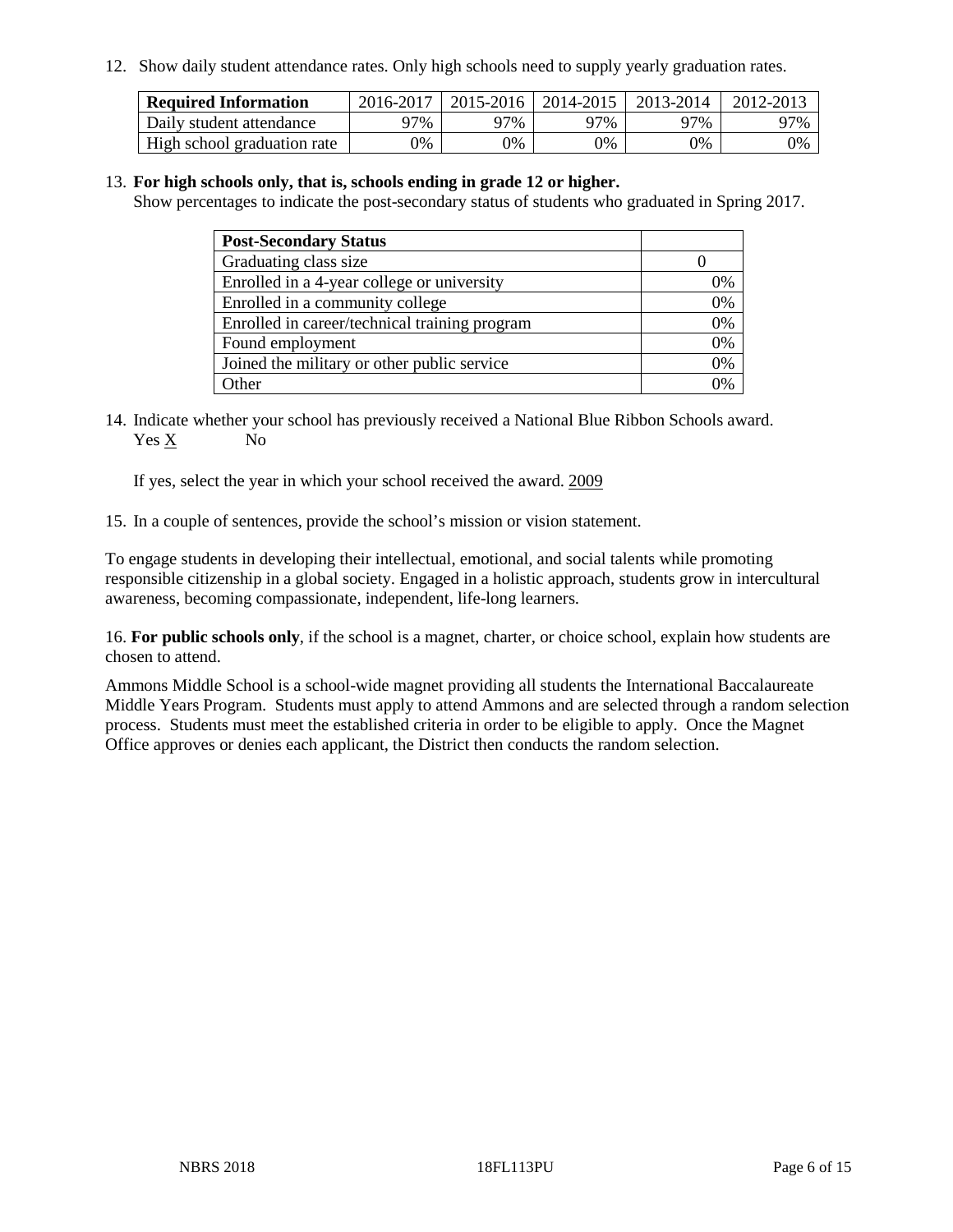# **PART III – SUMMARY**

Herbert A. Ammons Middle School is an International Baccalaureate Middle Years Program (IBMYP). Ammons houses 1,075 students in grades 6-8. It is in the southwest section of Miami-Dade County, Florida. The school is represented by 30 different countries and a plethora of different languages. Its diverse population represents a multicultural mix of students. Of the total population 12.22% are white, 9.4% are black, 72.6% are Hispanic, 3.9% are Asian, and 1.5% are multi-racial.

Ammons has a total of 64 full-time staff members and part-time staff members. Three are administrators, one is a lead teacher, 54 are classroom teachers including 8 foreign language teachers, one exceptional education teacher, and three are guidance counselors. The ethnic breakdown of the instructional staff is as follows: white 14 (29%), black 12 (25%) Hispanic 17 (36%), and mixed raced 4 (8.5%).

Ammons Middle School was established in 1997 and moved to its current site in September 1998. Ammons was the first and only authorized, full-school International Baccalaureate Middle Years program in MDCPS. Ammons, a school of choice with no boundaries, capitalizes on an expansive recruiting and transportation area that stretches across 27 different zip codes, including 27 bus routes, provided to students free of charge. Within this transportation zone are many neighborhoods of high, medium, and low socio-economic levels. The mission of Ammons Middle School has always been to educate the entire child. Ammons provides a holistic learning experience that promotes global awareness through theme based learning and interdisciplinary units. The program features seven subject areas and a community service component. The goal of Ammons is to produce responsible global citizens who demonstrate certain character attributes such as "thinkers, risk takers, inquirers, and communicators." Award winning programs in the arts and athletics help contribute to the goal of producing a truly well-rounded program that takes pride in educating the whole child.

Many instructional strategies are used to engage and develop the students academically, emotionally, physically, socially, and culturally. The Ammons philosophy is uniquely based on the integration of 6 major IBMYP Themes called Global Contexts. Identities and Relationships are one Global Context infused into the curriculum. Examining this theme empowers students to make informed decisions regarding their health. An example of Identities and Relationships are the student-led Health Fairs. At a typical Health Fair, the school nurses take blood pressure and measure body mass index. Then parents provide healthy snacks and students participate in organized games such as soccer and football while others walk laps around the field. PTSA provides oranges, water and other healthy snacks. Promethean Boards have also been installed in all classrooms. They allow for the instructional strategies such as teacher blended lessons to take place school wide. Students are immersed in cultural activities, group presentation and project based learning. As part of the IBMYP philosophy, students are required to address service learning. Students in each grade level work closely to support the efforts of various partner agencies. These agencies include the United Way, Community Blood Drive Centers of Florida, American Red Cross, The American Cancer Society, Perrine-Peters United Methodist Church and the Miami-Dade County Sickle Cell Foundation. All students are responsible for accruing 45 hours (10 hours in sixth grade, 15 hours in seventh grade and 20 hours in eighth grade) of community and service while attending Ammons. Furthermore, 8th grade students at Ammons are required to complete a community project that demonstrates the extension and development of their learning.

Additionally, Ammons upholds the MDCPS initiative, Values Matter. The nine core values of Citizenship, Cooperation, Fairness, Honesty, Loyalty, Kindness, Pursuits of Excellence, and Respect and Responsibility were infused into the daily curriculum. These values are implemented and highlighted each month during the morning/afternoon announcements, on our monthly calendars and email tree. Through the incorporation of Value Matters, the IBMYP themes, and IB Learner Profiles, students are expected to follow these attributes to create character, become life-long learners and help create an environment of care and respect. Our IB Ambassadors, selected by their peers, disseminate school information to their classmates. Ammons Peer mentor program allows 8th graders to mentor 6th graders in daily activities in and out of the classroom. As a former recipient of the National Blue Ribbon award, Ammons has continued to strive to focus on all aspects of developing the middle school student. This year, Ammons received the coveted RAMP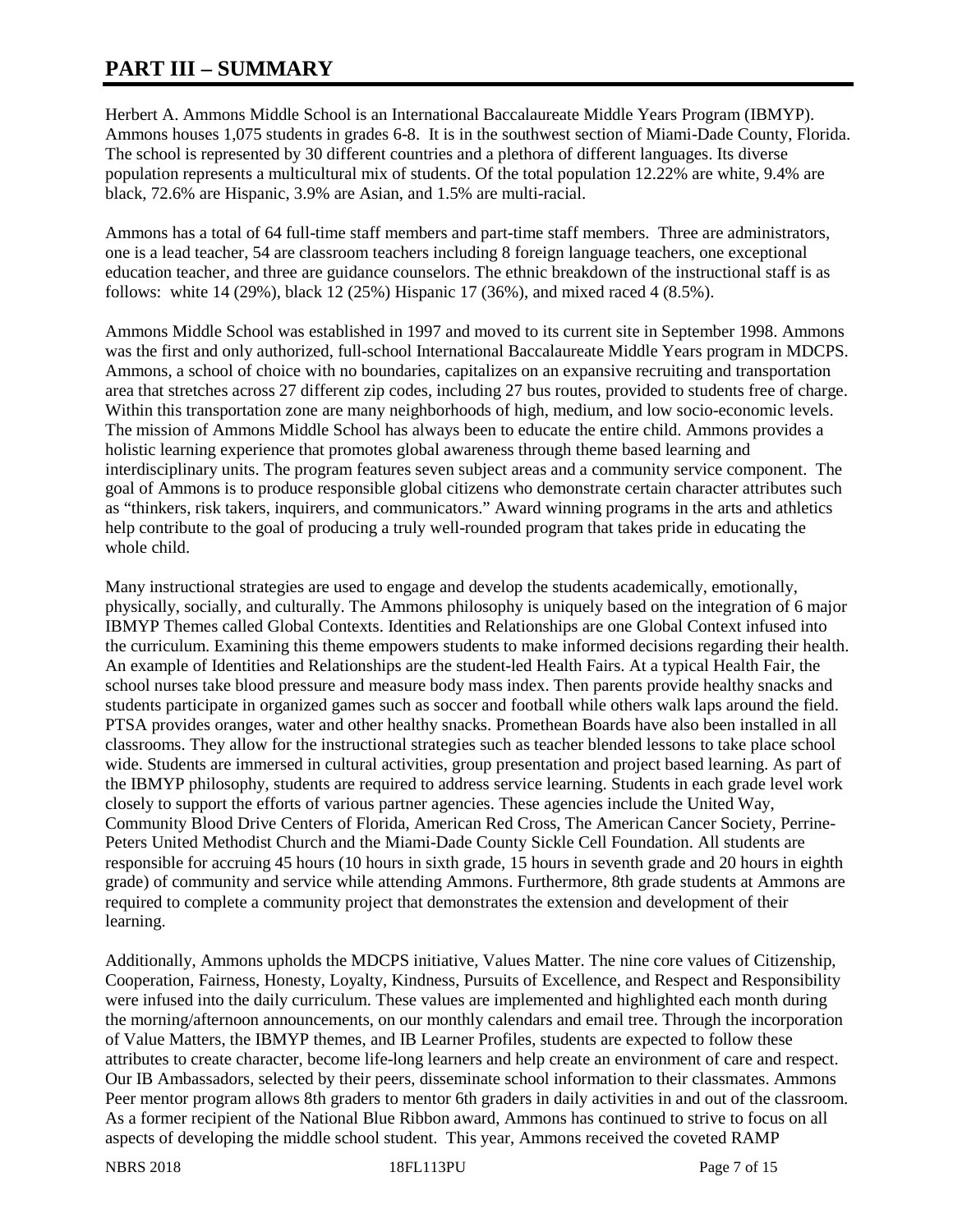(Recognized ASCA Model Program) designation. As a RAMP school, Ammons' counseling department offers every student, family, and community a comprehensive and developmental program where student's academic, educational, personal, social and career skills are fostered based on school data.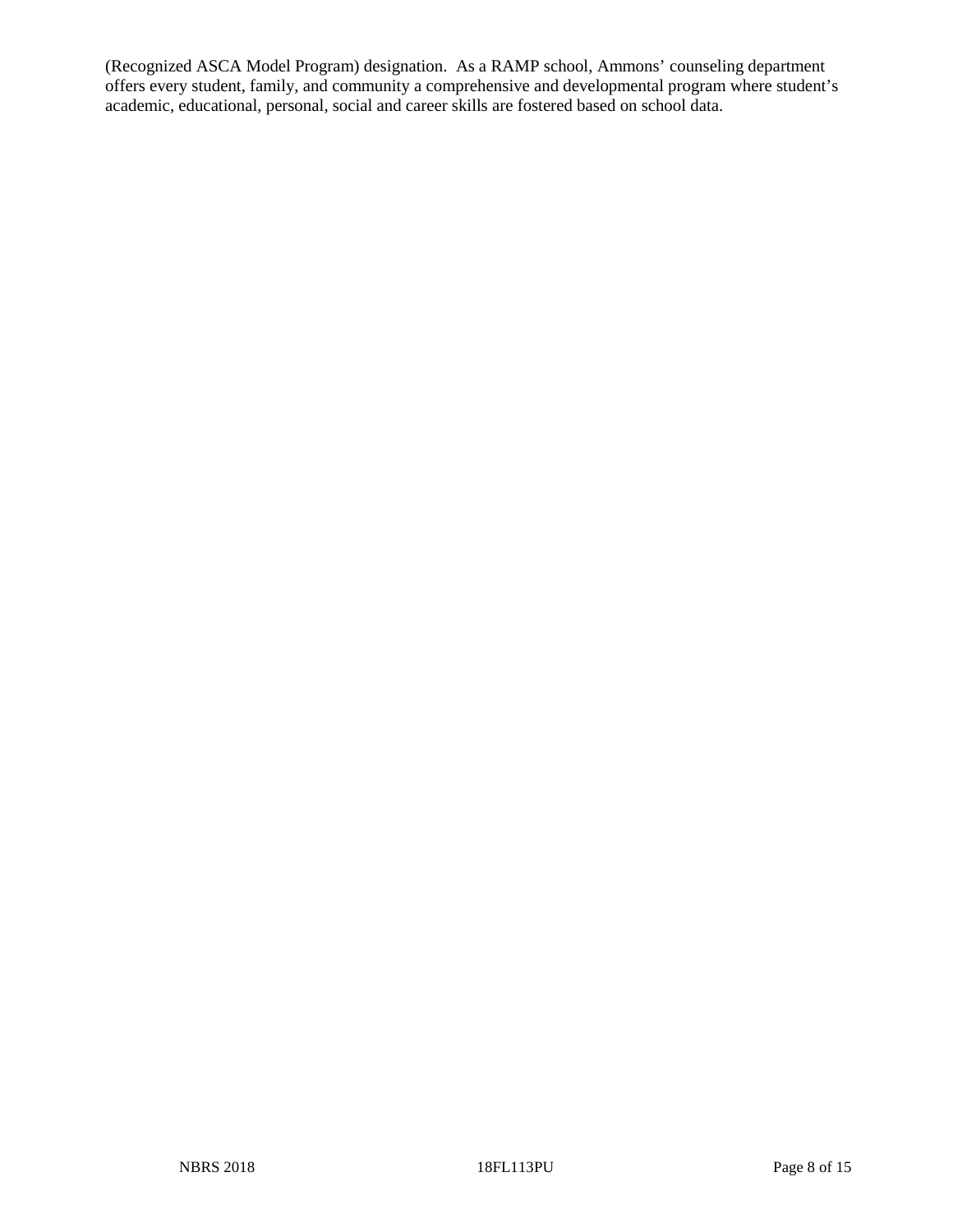## **1. Core Curriculum:**

All students participate in the International Baccalaureate Middle Years Program. The students are offered annual courses in Language Arts, Mathematics, Science, Social Studies, Foreign Language and half semester courses in the Arts and Physical Education. The students are on a 6th period day in an alternating block. Students take three classes each day for 110 minutes.

All courses follow the guidelines of the State of Florida's State Standards and the Miami-Dade Competency Based Curriculum. Also, the courses are in line with the International Baccalaureate Middle Years Program subject area guides.

Students are placed in regular, advanced, gifted, advanced gifted, and ESE and ESOL (English for Speakers of Other Languages) settings. Ammons also offers the opportunity for the students to receive high school credits in Algebra, Biology, and Foreign Language.

Reading and Writing are taught across the board, but the Language Arts teachers perfect and reinforce the skills. Through the Language Arts classes the students are taught to find their voice, and to express their views on social and literary topics. The students are taught to read, analyze, present, defend and argue about literature. Students learn to communicate persuasively, critically, and clearly, with sensitivity toward cultural and ethnic differences.

Reading classes, with the support of Language Arts classes, are provided to enforce students' reading abilities. The students who scored a level 3 or below on the Florida Standards Assessment are placed in intensive reading classes to improve their reading comprehension and fluency.

Mathematics teachers plan and deliver lessons using the textbook and additional online resources, based on the district pacing guide, which is written based on the Florida State Standards and Course Descriptions. Students are using i-Ready as a tool for differentiated instruction, where students learn at their own pace. Students use Edgenuity, Math Nation, Khan Academy, ReflexMath and Gizmos to help them appreciate the power and practicality of mathematics as they solve problems in concrete and abstract settings. Science curriculum is divided by grade level, and addresses the regular, advanced, and gifted populations. The academic content is arranged according to four areas: Life Science, Physical Science, Nature of Science, and Earth and Space Science. Skills are reinforced and scaffolded across grade levels. For example, cells are taught in the 6th grade in terms of cell structure while 7th grade focuses on cell function. Advanced and gifted students are given the opportunity to take high school level courses (Physical Science and Biology), if they show significant maturity, motivation, and high achievement in their 6th and 7th grade courses.

Students are given the opportunity to participate in the District's Science Fair activities as well as STEM and SECME activities and competitions, where they can explore and expand their interest in science careers. Mastery of skills is measured by each of 8 science teachers by using informal and formal assessments. Examples are tests and quizzes, classroom formal and informal observations, lab activities and reports, individual and small group activities, etc. Technology is an essential component of all core content classes. Students can use their devices when appropriate and they are strongly encouraged to utilize technology both at school and at home. Since our school is an IB school, we view our lessons under the lens of Global Contexts, primarily Scientific and Technical Innovation. Regular reflection of students' progress is emphasized and encouraged.

Social Studies students in the IB MYP use the Global Concepts of Identities and Relationships, Personal and Cultural Identity, Orientations in Space and Time, Scientific and Technical Innovation, Fairness and Development, and Globalization and Sustainability to develop an appreciation of the world around them. Students "inquire into historical, contemporary, geographical, political, social, economic, religious, technological and cultural factors that have an impact on individuals, societies and environments." (ibo.org). "In this subject group, students collect, describe and analyze data used in studies of societies, test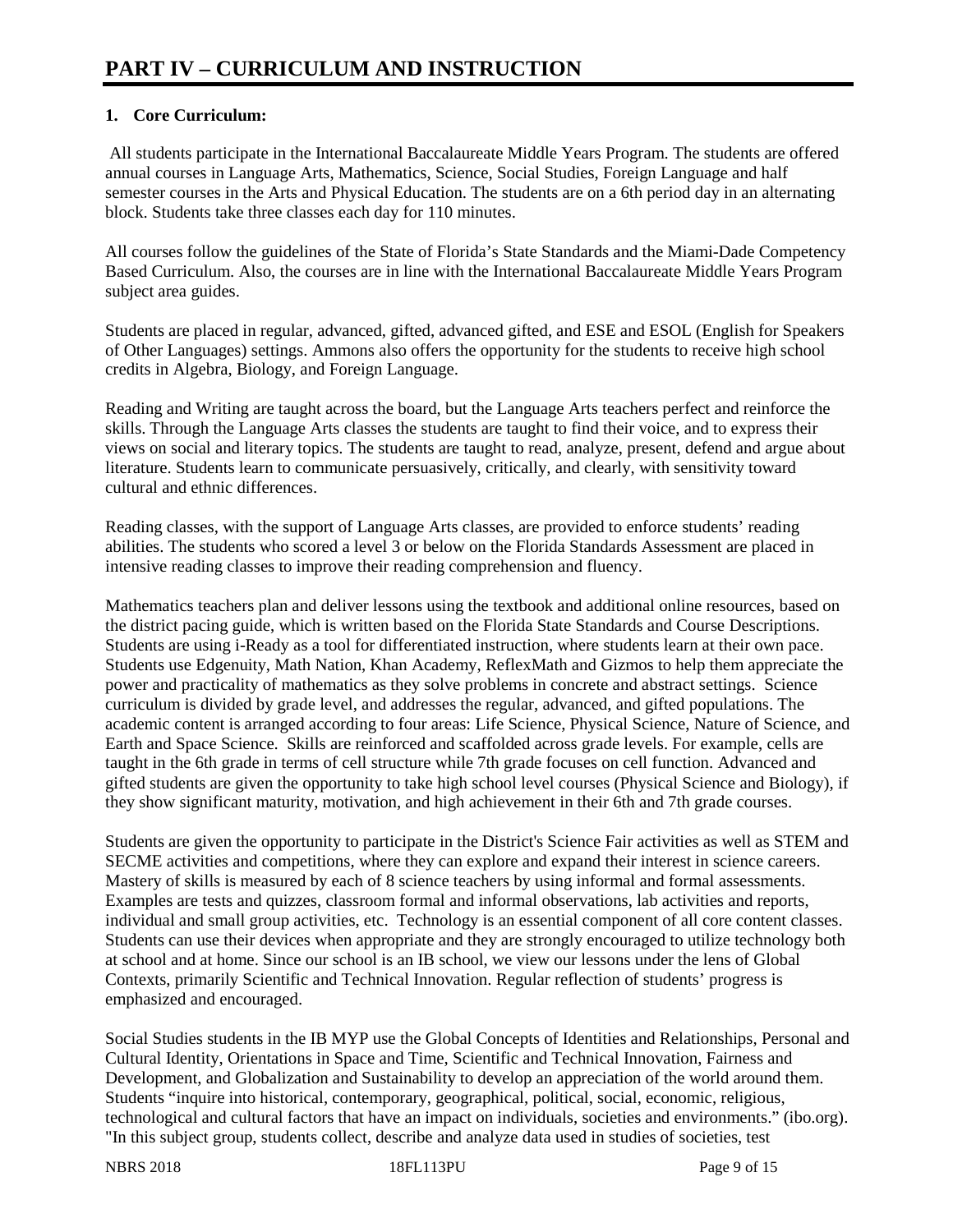hypotheses, and learn how to interpret complex information, including original source material. This focus on real-world examples, research and analysis is an essential aspect of the subject group." (ibo.org)

Social Studies teachers provide a variety of activities to encourage student participation and build knowledge. Students participate in Close-Up each year. The 7th grade students attend a field trip to the US Attorney's Office; Southern District of Florida. The students witness first-hand the county's legal system in action. As part of the IB curriculum, students build a Portfolio over their three years at Ammons. In correlation with the portfolio, each student is required to complete community service. Lastly, all 8th graders complete an IB MYP Community Project which focuses on community and service as action.

Students must research and advocate for a cause to promote action on an issue of public interest. Building productive citizens is a pivotal aspect of Ammons curriculum. The counseling department, in correlation with the teachers, has adopted the MDCPS initiative, Values Matter. As part of this program, the students are introduced to a core value designed to build character and produce productive citizens with values and morals into society. Ammons Middle School students are considered college and career ready. We provide them with a rigorous curriculum that provides the opportunity to acquire up to 6 high school credits and 1 AP credit. Mathematics students can accelerate in Math by taking high school level courses in Algebra1 Honors in grades 7 or 8 and Geometry Honors in 8th grade.

Science students can accelerate in Science by taking high school level courses in Physical Science Honors in grades 7 or 8 and Biology Honors in 8th grade.

All students are required to take a three-year sequence of Foreign Language in either Spanish or French. All 8th graders leave with one or two high school credits in their second language. Some students at Ammons also further their second language experience by taking AP Spanish. After gaining an extensive knowledge of Spanish, the students can sit for national exams. The past 2 years, 100% of Ammons students enrolled in AP Spanish have passed the AP exam.

#### **2. Other Curriculum Areas:**

Ammons Middle School's goal is to educate the whole child. With our visual and performing arts program, students are afforded the ability to expand their curricular interests. Core courses are incorporated with other instructional areas to achieve a well-balanced curriculum that facilities and encourages a growth mindset among the students.

In the Arts, both visual and performing, well-rounded students are created. Electives such as art, music, and drama, open to all students 6-8 grade, can provide an interdisciplinary overlap with the core courses and can create a richer learning experience. The electives give the students a creative outlet which for some students is the area in which they truly excel. As elective classes, the teachers can incorporate what the student learns in a core class and enrich their curriculum by giving them an alternate way to express what they learned.

The Art classes participate in numerous shows throughout the district. Students have their Art work displayed at various venues around the county: from the airport to the zoo. The Art students participate in a variety of juried Art shows throughout the county and contests throughout the country. Our Art students have had their work on exhibit in the School Board Building, the MIA Gallery at the Airport, Pinecrest Gardens, Zoo Miami and a variety of other venues in the district. They have had their art selected to be on exhibit in the IB headquarters and in Washington DC. They assist with the Drama department in putting together the drama presentations every year and produce the art work for the "Playbills" for the plays. The Music Appreciation students perform during many school performances ranging from the annual Turkey Bowl presentation to our parent orientations. Our Drama students act in numerous school plays, state competitions and district performances.

Physical Education and Nutrition are vital to the wellbeing of all Ammons students. The classes incorporate proper nutrition and exercise kinesiology which is essential to developing a healthy and well-rounded individual. Not only is Physical Education an outlet for the students but it is important to developing them into healthy adults. In P.E. classes, students work on physical fitness and team sports. Ammons encourages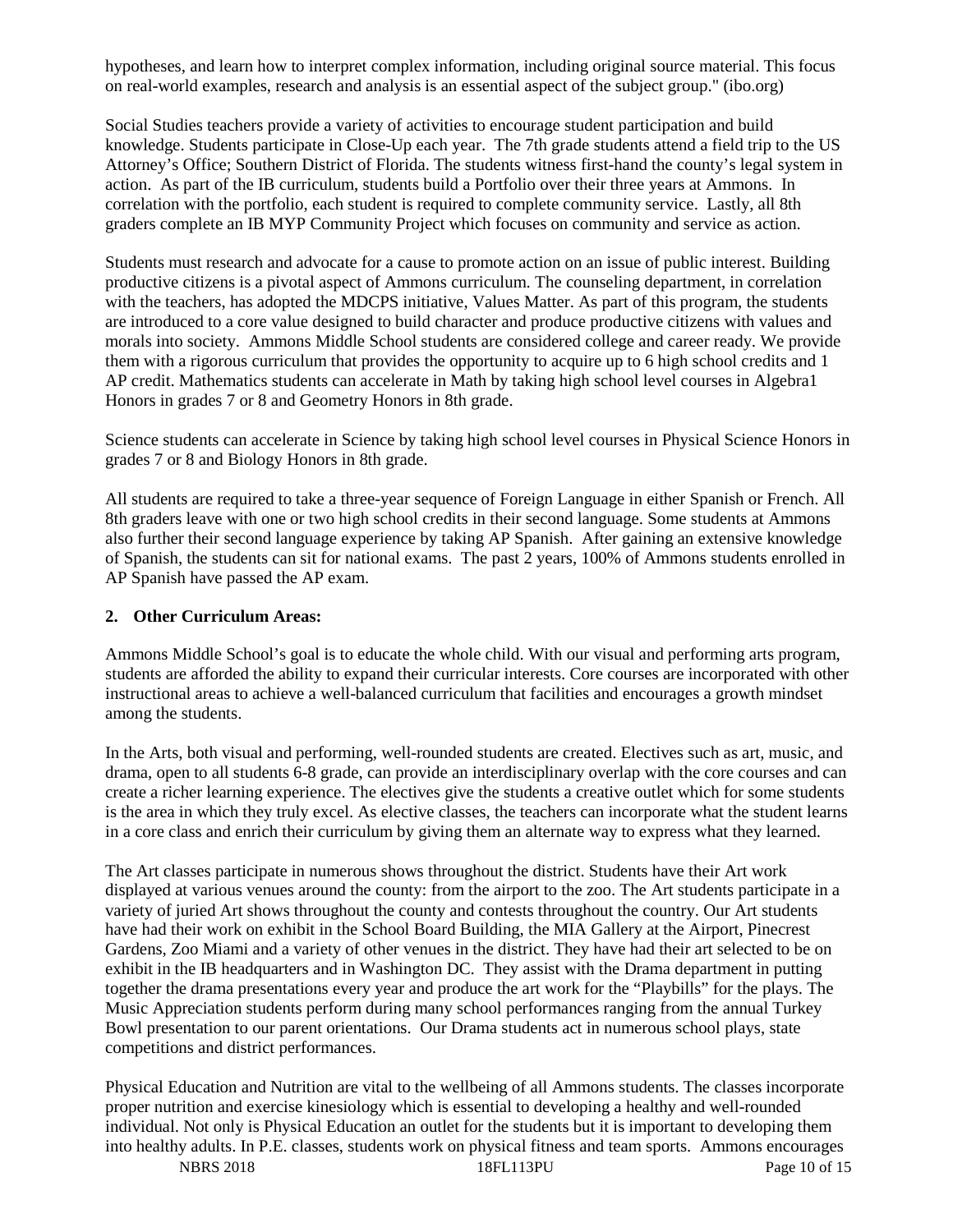student participation in district based sports. Ammons produces teams in all sports offered at the middle school level. Ammons has won county championships in Softball and Volleyball and consistently produces competitive teams in all sports at the middle school level. Most of the sports offer both Varsity and Junior Varsity teams which allows more student athletes to participate in our athletic program. Ammons has won county championships in softball (boys and girls), cross country (boys and girls), track and field (boys and girls), volleyball (boys) and soccer (girls). They have also produced top contenders in swimming, basketball (boys and girls), golf and tennis.

Our World Language program model has 3 main strands: French, Spanish Speakers and Spanish Non-Speakers. Each of these 3 strands carries 4 proficiency levels respectively: Beginners, Intermediate, High School 1 and High School 2. In addition, Spanish speakers can take a college level course - Advanced Placement -Language. This program is highly academic and challenging as well as motivating for the students. The curriculum follows the standards set by our school district and by the International Baccalaureate Organization. Students also participate in an array of competitions such as the Youth Fair and the Miami Dade County competition. All students complete a three-year sequence in either French or Spanish. All students finish 8th grade with one or two high school credits. Second language learning is enriched with cultural activities which include informative presentations from community leaders and international embassies.

The Media Center is a vital part of Ammons Middle School. All students have access to the media center before school, during school and after school. Student acquisition of essential skills and knowledge is addressed in our school's Media Center on an on-going basis for all grade levels. The Media Center is accessible to students daily before school, during the lunch waves, and throughout the day as needed. It is open twice a week for an additional hour after school for students who need the extra time. While there, students can enhance their knowledge with the thousands of books available for check out or reference and there are 35 computers available for their use. There is a library media specialist on hand to provide one-onone help to students who need it as well as a daily parent volunteer. The Library Media Specialist also provides lessons designed to help students with their research projects and topics such as Plagiarism and Works Cited.

#### **3. Instructional Methods, Interventions, and Assessments:**

Every student – regular, advanced, gifted, English Language Learners (ELL) and Special Education students participate fully in the International Baccalaureate Middle Years Programme (IBMYP).

The faculty at Ammons Middle School use a wide variety of instructional methods, along with appropriate interventions outside the classroom, to ensure each student progresses at his or her own pace. Every Monday morning, all teachers are available for tutoring before school starts to provide additional help to students who need assistance with the subjects they teach. After school, there are coaching and enrichment opportunities available to those experiencing academic difficulties as well as sports and extra- curricular opportunities to provide students with a well-balanced growth experience. Teachers in the i-Prep lab also offer math tutoring Monday through Friday to students who would like additional help through our Digital Academy. Intensive Reading classes are offered to students who scored an achievement level of 1 and 2 on the Florida Standards ELA Assessment. The class focuses on reading skills needed to receive a passing score. Students with special needs are included in the general education classrooms, but receive additional support and monitoring from certified SPED teachers using the inclusion model.

To maintain high levels of achievement and provide students with more opportunity for exploration and expansion, Ammons has clubs and groups that help to reinforce academic objectives. Chess Club, Drama Club, French Circle, Future Cities, SECME (Science Engineering, Communication Mathematics Enhancement) are just a few. The students compete in competitions around the state, and county.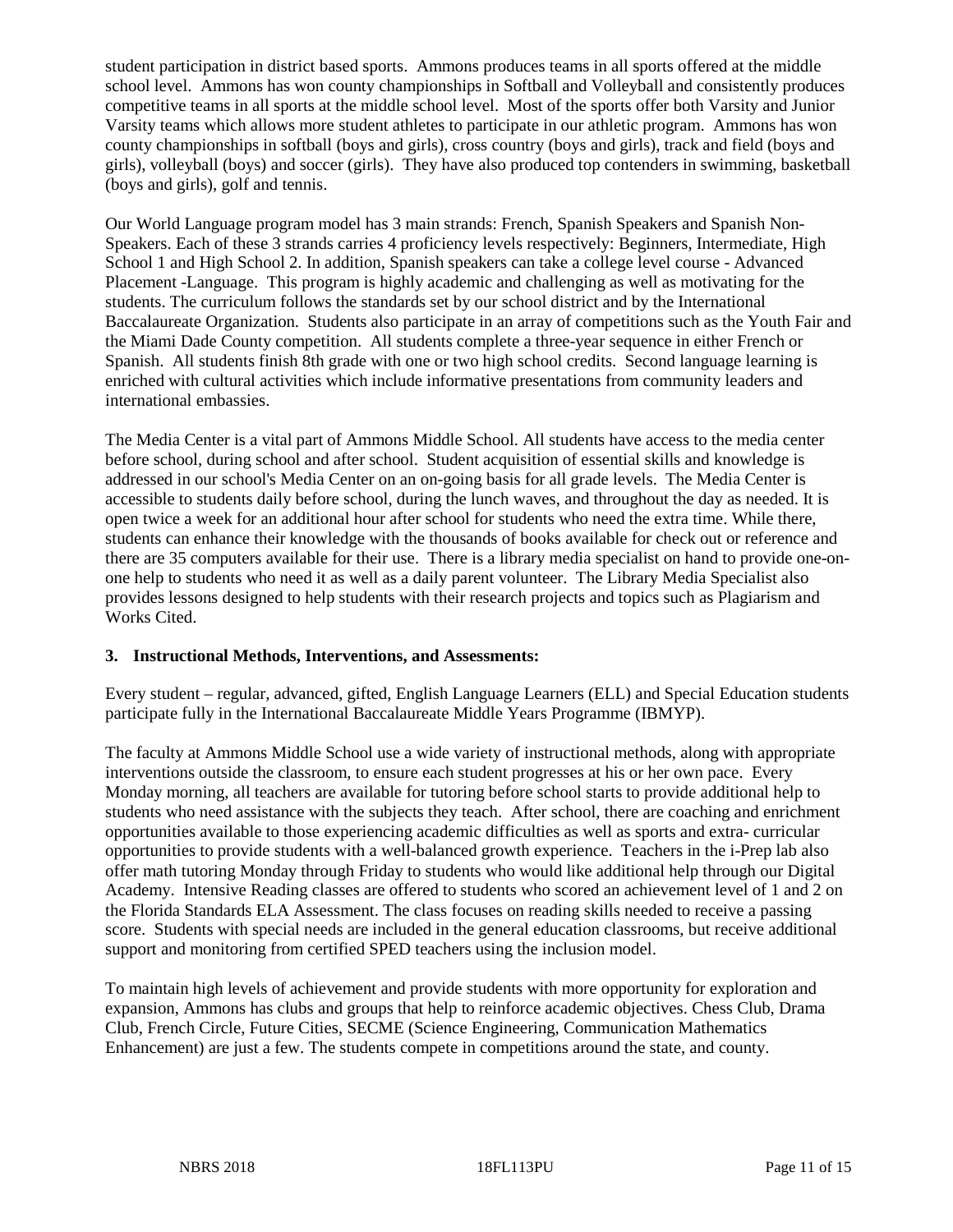## **1. School Climate/Culture:**

Herbert A. Ammons is committed to providing educational excellence for all students. The administration and teachers provide the highest quality education so that all students are empowered to lead productive and fulfilling lives as lifelong learners and responsible citizens. The mission statement of the Herbert A. Ammons community is to engage students in developing their intellectual, emotional, and social talents while promoting responsibility in a global society. Engaged in a holistic approach, students grow in intercultural awareness, becoming compassionate, independent learners. The vision statement of the Ammons community is action through Global Awareness. The core values stressed at Ammons come from the attributes of the International Baccalaureate learner profile. Students are encouraged to be inquirers who are knowledgeable thinkers and communicators, principled, open-minded, caring risk-takers who are balanced and reflective.

The aim of the IB program is to develop internationally-minded people, who recognize their common humanity and shared guardianship of the planet, to help create a better world. This objective is achieved through developing the IB Learner Profiles; character attributes students should strive for: Inquirers, Knowledgeable, Thinkers, Communicators, Principled, Open-minded, Caring, Risk Takers, Balanced and Reflective. These attributes are reinforced in every class including electives and afterschool clubs and sports. Students might be encouraged to take creative or athletic risks by trying new artistic or musical techniques or trying out for a sport. Additionally, these attributes are rewarded through a certificate-based program called "Spot Success." After Haiti was devastated by Hurricane Matthew, students organized a school wide service project to collect supplies and toiletries. Gestures of that nature are often displayed by the students at Ammons and the recognition reinforces the promotion of global citizenship that is widely encouraged at the school. Student's intellectual growth is also a main component of the Ammons philosophy. A school wide effort to develop project based learning across the curriculum using technology blended lessons has led to some very interesting classroom experiences for our students. Our 8th graders developed scavenger hunts throughout the school's campus using algebraic equations embedded into QR Readers. The QR Readers were then posted around the campus and then student teams would solve the equations and ultimately find their way to the final location. It was a lesson designed to utilize current technology and get out from the traditional walls of the classroom.

Teachers are an essential part of Ammons' success. Teachers are made to feel valued and supported. The leadership team has an open-door policy and teachers can share ideas and give feedback on the daily activities that take place in the school. In the teacher's lounge there is a Level Up board, where teachers "shout out" the accomplishments of their peers. At faculty meetings, the leadership team pulls randomly selected numbers or teacher's names and rewards them with a small token of appreciation at the end of each faculty meeting.

## **2. Engaging Families and Community:**

Ammons parents join one of the most active secondary school PTSA in the district to collaborate in sponsoring programs that directly enhance student performance (65% of families join our PTSA). Community stakeholders and businesses such as Publix, Ibiley School Uniforms, McDonald's and Walgreens have all provided services to Ammons on different occasions. As a result, of our partnership with the drugstore, Walgreens, interested students and teachers will have access to the flu shot on campus.

Additionally, the "Get a Shot, Give a Shot" campaign will lead to access of medication for the needy in Central America. Miami-Dade College provides speakers to expose students to prominent national and international issues like bio diversity, deforestation, disease, clean water and global poverty (Global Speaker's Initiative). The various Spanish consulates around Miami have come in to speak to the students and broaden their knowledge of the immense cultures that make up our community. Also, with the help of parents, Ammon's McDonalds night fundraiser is always a tremendous success. With the help of parents, students collected items for hurricane devastated Haiti, raised \$7,750 for the United Way, supplied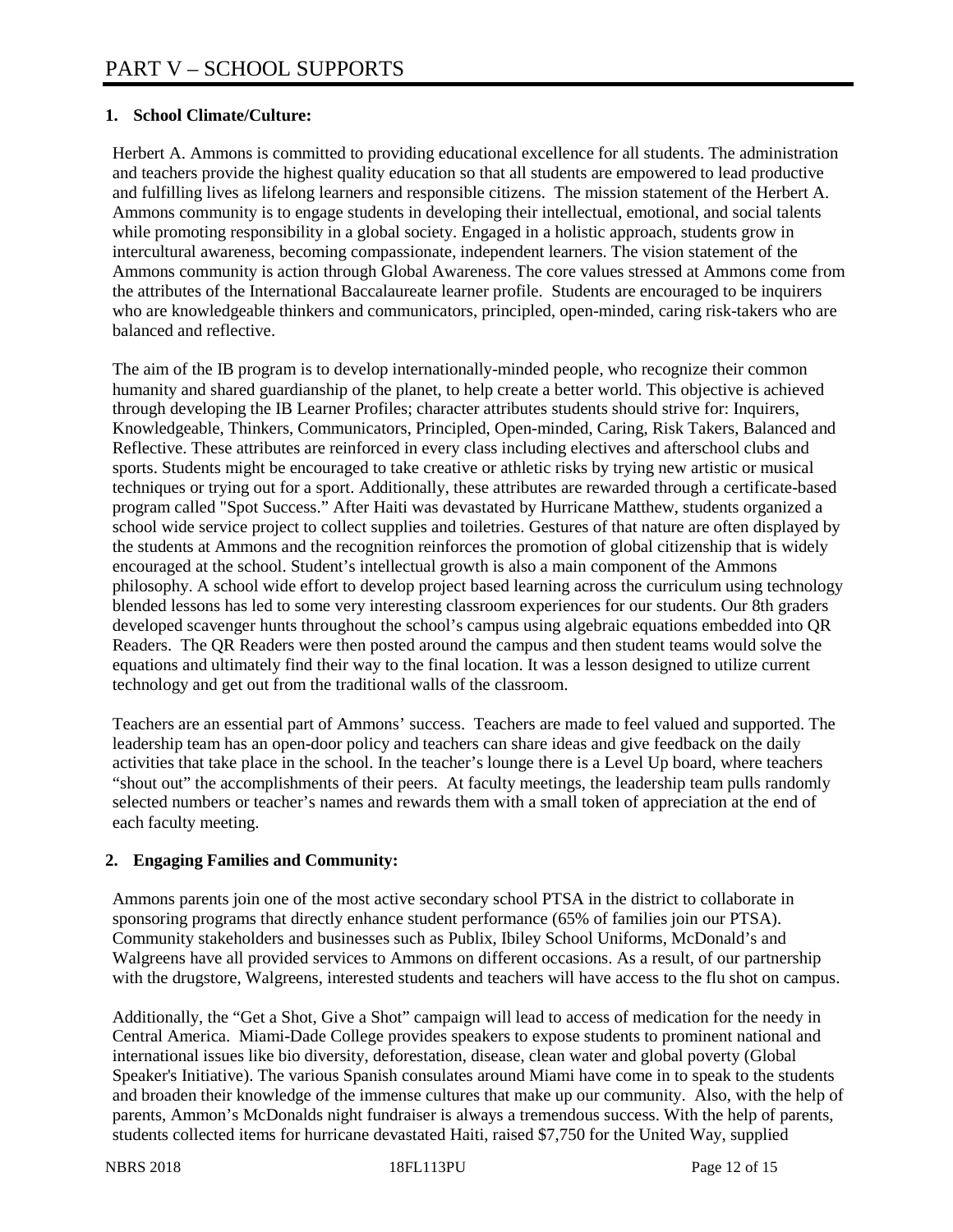Thanksgiving baskets for families in need and planned toy drives for children with sickle cell disease.

Parent leadership teams are evident at Ammons. These stakeholders analyze data at Educational Excellence School Advisory Council meetings, lead middle years development presentations, and partner with the custodians to beautify the school. This unified support of parents and community has been the blueprint of success for this award-winning school. Ammons Middle School has received the Five Star School Award recognizing community partnerships, student community service, and parent involvement since 1998. Ammons works diligently to keep parents and the community informed of student's academic achievements and challenges. During the school year, parents are kept informed of student's performance, information, school activities though a PTSA Remind app. They are updated and informed daily on activities and events going on in school. Parents also receive Connect- Ed message, from the principal, announcing upcoming events and testing dates. Monthly PTSA meetings are also used to disseminate information.

#### **3. Professional Development:**

Professional development training in all subject areas is pertinent to the success of our IB program. The goal of the IB professional development program is to provide services and products that successfully help deliver the International Baccalaureate program. Throughout the school year, PD's are offered to the staff.

A recent development at Ammons is the creation of Professional Learning Communities (PLC's). Within these PLC's, courses are offered that are designed to help teachers implement the IB theme, share best practices, and work to utilize technology based instruction to ensure that students are global thinkers. The Professional Learning Support Team (PLST) is responsible for analyzing data, planning meetings, organizing personnel, and developing a support system for PLC's. The most recent PLC at Ammons centered on building leadership capacity. The Curriculum Council, consisting of a diverse cross section of teachers participated in a book study, Strengths Finder by Tom Rath, that identified the individual strengths of each teacher. This exercise taps into people's natural talents and encourages them to develop their strengths. This, in turn, solidified the team to work collaboratively and build upon their individual skills.

The goal is for the staff to discover their talents and ultimately impact student learning. Our teachers are also offered IB workshops throughout the year. These workshops often require travel. Staff has attended workshops in Austin, Chicago, Philadelphia, Nashville, and Miami Beach. Professional development goals are reinforced twice a week through collaborative planning and team meetings. During these meetings, the IB curriculum is aligned through Interdisciplinary Units to coincide with local and state standards. Additionally, IB days are scheduled each semester. During IB days, teachers share best practices on how to infuse the IB Global context into their subject area. This allows for teachers to build a repertoire of instructional strategies to continually infuse the IB philosophy throughout the curriculum.

#### **4. School Leadership:**

Herbert A. Ammons Middle School has always utilized the "Shared Decision Making" model to successfully articulate its educational goals. The following stakeholders make recommendations on how school operation and improvement should occur: The EESAC (Educational Excellence School Advisory Committee). It consists of parents, students, and staff. PTSA (930 members), International Baccalaureate "MYP" Leaders, Curriculum Council (administrators, team leaders, department chairs).

These groups meet monthly and consider all aspects of school life ranging from school safety, curriculum development, community participation and student academic progress. The primary goal of each subgroup is to ensure the success of Ammons Middle School and its students.

The Ammons leadership has contributed to many awards and recognitions that make Ammons one of the most decorated schools in the district and state. Ammons has met and exceeded the United Way Student Goal since 2009. Ammons has also won the following prestigious awards: Magnet Schools of America Award - School of Excellence or Distinction for over 10 years, National Blue Ribbon 2009, RAMP and No Place for Hate (2017), State of Florida A+ School for over 10 years, and the State Department of Education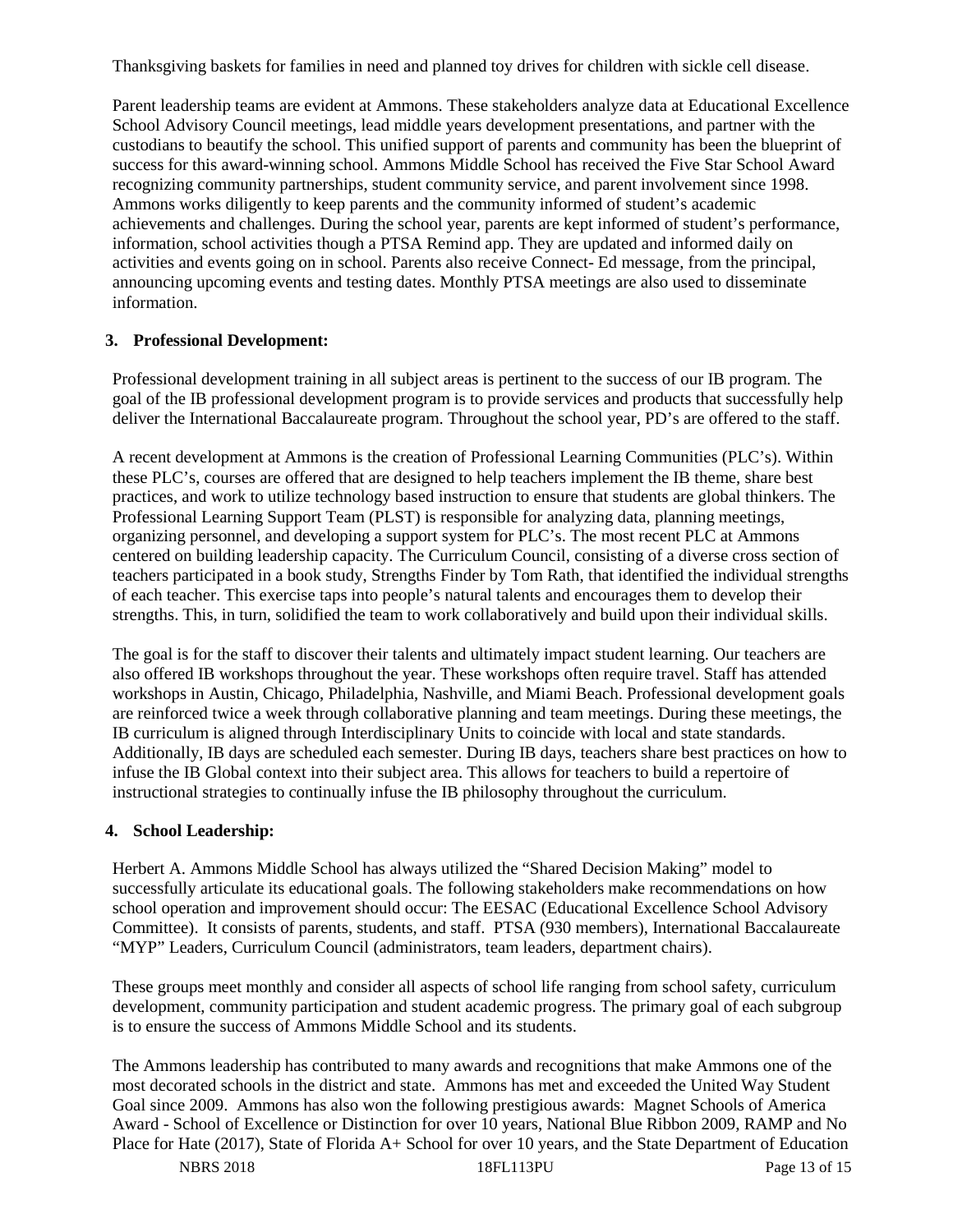5 Star School Award (16 years in a row). Additionally, the principal was the South Region Principal of the Year winner for the 2016-2017 school year.